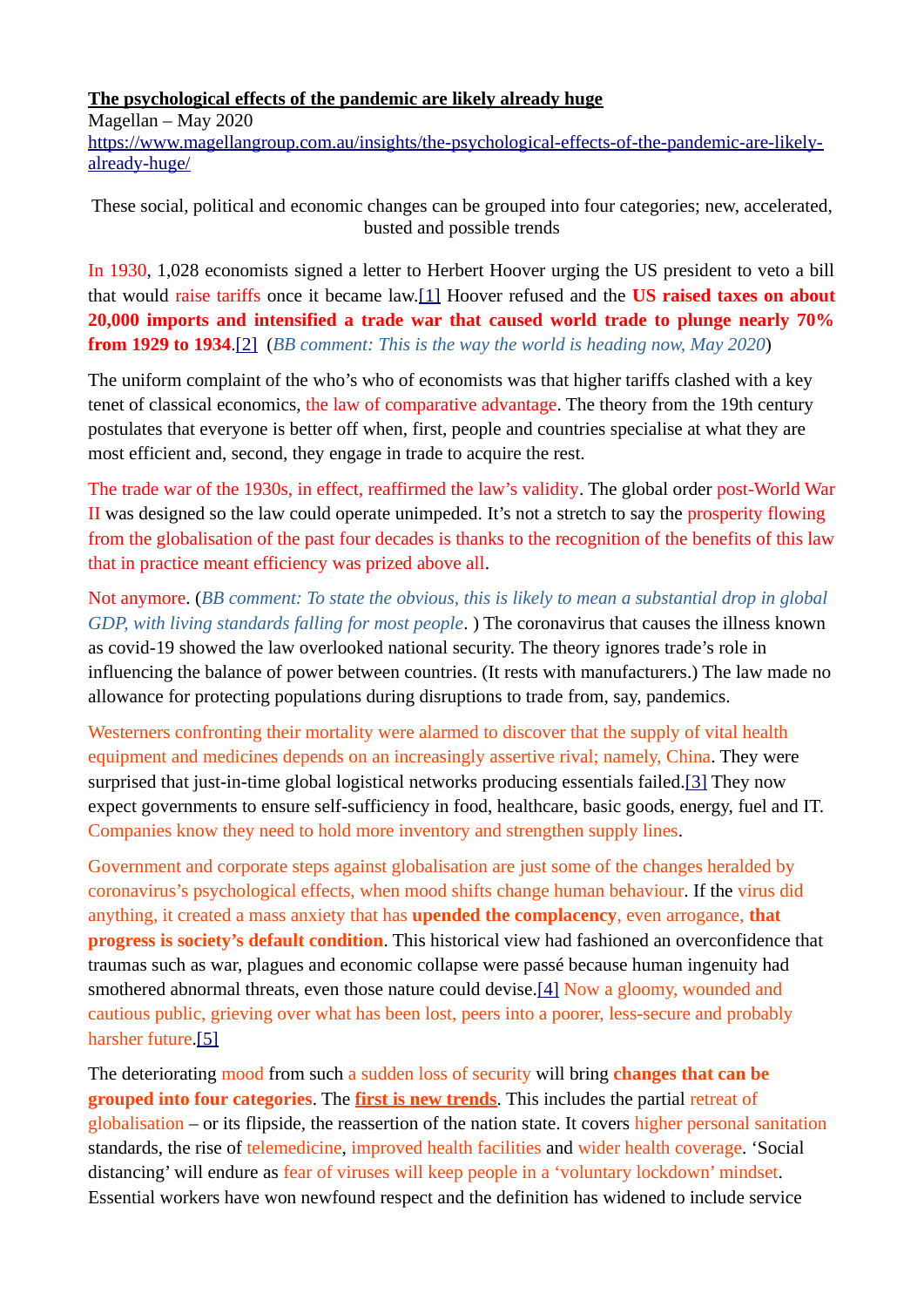labour. Remote working will be more popular but not online schooling because that, by most reports, flopped. Populations, having reflected on their priorities, might save a higher percentage of their (shrinking) income. Business, having discovered new risks, might be less confident about investing. Investors might worry more about preserving capital. Governments will relook at biosecurity, cybersecurity and the safeguards around utilities.

The **second category is the hastening of trends**. The group features the shift to the safer online world, notably the boost to virtual communications, cashless payments and online food delivery, shopping, entertainment and gambling. It covers the psychological shifts damaging the relationship between Beijing and Washington that is moving from rivalry towards hostility.

The **next grouping covers the ebbing of old ways**. US exceptionalism – **the US's view it is the world's proper hegemon – appears to have cracked**. So too has frictionless international travel, cheap flights, the popularity of cruise ships, and business models dependent on spontaneous and close human contact such as bars, cinemas, concert halls, eateries, gyms and professional sports.

The **fourth category gathers possible transformations**. A greater role for government in society, the rise of the surveillance state and renewed status for experts are included here. Other possible outcomes are demands to address inequality stirring politics, reduced legal immigration and a lower priority for climate change. An uptick in intergenerational resentment appears likely as the young will bear most of the costs in fighting covid-19. Respect for global bodies is under question. More obscure outcomes could be less-dense urban living and the return of the private car. Even if only some of these changes endure, covid-19's psychological legacy is likely to drive profound and durable changes, especially if the virus lingers.

Let's note that many things won't change. The likely effects of covid-19 look tame compared with history's greatest pandemics. It's hard to categorise things neatly into four groupings. Globalisation was retreating anyway so why is this a new trend? The answer here is that it's crumbling in a fresh and fundamental way because its central tenet is punctured. It's hard sometimes to distinguish between anxiety over covid-19's health and economic effects because they are intermingled. The decline in traditional media shows the economic damage of reduced advertising can outweigh a beneficial mood swing – that worried people sought credible news during the crisis. Many changes stemming from covid-19 will meet resistance. Big Tech's renewed leap, for instance, might hasten an anti-trust backlash. Covid-19 provided populations with time to reflect. That could spark psychological effects that are too intangible to be discussed here. These include any effects for 'busyness', community solidarity, drug abuse, family life, identity politics, individualism, materialism, mental health and religious belief.

The biggest disclaimer in analysing the psychological effects of covid-19 is the trap of thinking that initial reactions will prove lasting. Many might not. But enough surely will. People are likely to recall (recoil?) for a while yet the shock at how vulnerable the coronavirus made them feel emotionally, intellectually, economically, financially and politically. Consider that we have entered an age of vincibility.

#### **Brand new**

Zipnosis from the US provides 'white label' telemedicine software that automates triage. In March, the company's platform logged 412,553 visits compared with 37,170 the previous month.<sup>[\[6\]](https://www.magellangroup.com.au/insights/the-psychological-effects-of-the-pandemic-are-likely-already-huge/#_ftn6)</sup> Remote medicine – often by phone – took off globally for obvious reasons[.\[7\]](https://www.magellangroup.com.au/insights/the-psychological-effects-of-the-pandemic-are-likely-already-huge/#_ftn7) The convenience telemedicine offers patients and the way doctors can speed through appointments make it a new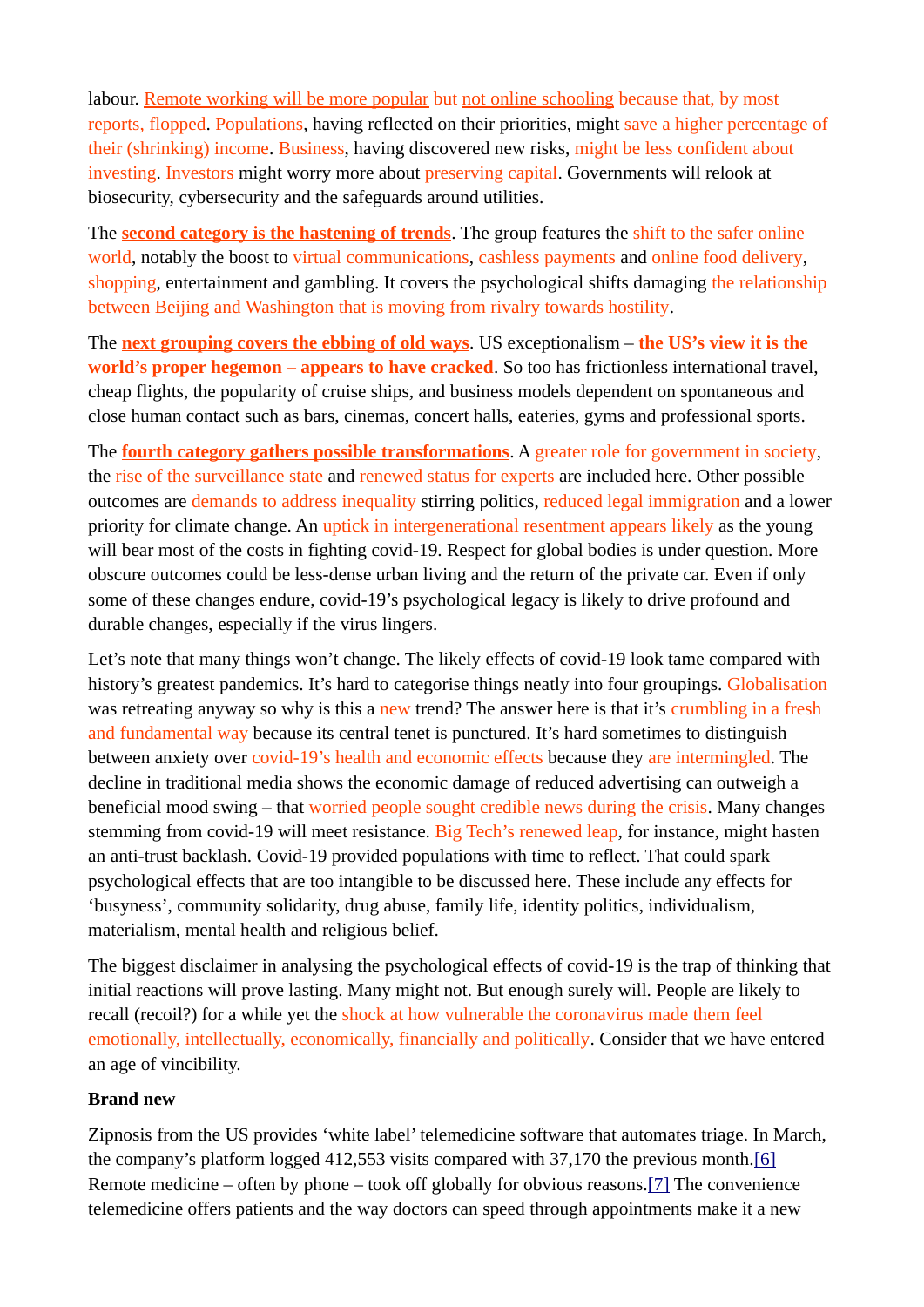trend likely to persist. So too will endure constant handwashing, higher personal-care standards and repeated cleaning of public places, as companies that sell such products already attest. 'Social distancing' will stay and prompt new ways of interacting from a distance.

Medical workers could likely enjoy better facilities as citizens will demand better facilities and comprehensive healthcare systems. Supermarket staff, cleaners, and truck and bus drivers are likely to be held in higher esteem thanks to their efforts during the crisis. That could enhance their bargaining power – past pandemics from the Black Death onwards suggest as much anyway according to a study by the Federal Reserve Bank of San Francisco that found 15 of the deadliest pandemics from the 14th to 20th centuries had one consistent result: "Real wages (were) somewhat elevated following pandemics"[.\[8\]](https://www.magellangroup.com.au/insights/the-psychological-effects-of-the-pandemic-are-likely-already-huge/#_ftn8) While this pandemic has not been deadly enough to change the supply and demand dynamics of the overall labour force, it was notable that French warehouse workers took on their employer, Amazon, during the pandemic over safety and won[.\[9\]](https://www.magellangroup.com.au/insights/the-psychological-effects-of-the-pandemic-are-likely-already-huge/#_ftn9) Notable too that many companies offering basic goods and services from Campbells Soup to Walmart voluntarily temporarily raised hourly rates or paid bonuses to their blue-collar workers during the pandemic[.\[10\]](https://www.magellangroup.com.au/insights/the-psychological-effects-of-the-pandemic-are-likely-already-huge/#_ftn10) Acting against higher basic wages are the 1930s-like jobless levels though it's not services workers losing jobs.

A feeling of insecurity that extends beyond being jobless will likely prompt people to save more of their income. That will only make risk-conscious companies more cautious when investing, banks more prudent lenders, and investors warier of capital losses, especially if financial losses mount. Such caution could endure. The French are said to be still wary of equities due to losses from investing in Imperial Russia pre-World War I.

One new trend that appeared to fail during the health emergency was remote learning. Most of the school children in western countries forced to do school at home are better schooled in the classroom, by most reports. Adult reviews showed remote schooling, while obviously safer, kept parents away from their work, proved bad for learning, was implemented unequally across schools and failed children who lack proper equipment at home, or even functional homes[.\[11\]](https://www.magellangroup.com.au/insights/the-psychological-effects-of-the-pandemic-are-likely-already-huge/#_ftn11)

Remote working was more successful. Companies, however, are likely to want their staff back to office desks soon enough but the popularity and safety of working from home are likely to result in more 'workplace flexibility'.

#### **Accelerated trends**

Joseph Schumpeter (1883-1950) was an Austrian political economist who is linked to the concept of 'creative destruction', the force by which capitalism perpetually reinvigorates society. New wealth smothering old is best symbolised these days by the rise of Big Tech and the diminishing of traditional media and retail. Covid-19 fanned this trend.

Amazon said it needed to employ 100,000 more workers so it could supply hunkered households while Alibaba proved a source of personal protective equipment for people outside China. Facebook kept isolated people in touch. Google and Apple helped create tracing apps. Microsoft and Zoom benefited as home-bound workers held virtual meetings. Netflix kept 15.8 million more subscribers entertained safely at home over the March quarter even if its production side was disrupted[.\[12\]](https://www.magellangroup.com.au/insights/the-psychological-effects-of-the-pandemic-are-likely-already-huge/#_ftn12) Use of Mastercard and Visa plastic increased as shops assistants and shoppers preferred germfree, contactless payment. Use of food-delivery apps rose, as did traffic on online gaming sites[.\[13\]](https://www.magellangroup.com.au/insights/the-psychological-effects-of-the-pandemic-are-likely-already-huge/#_ftn13)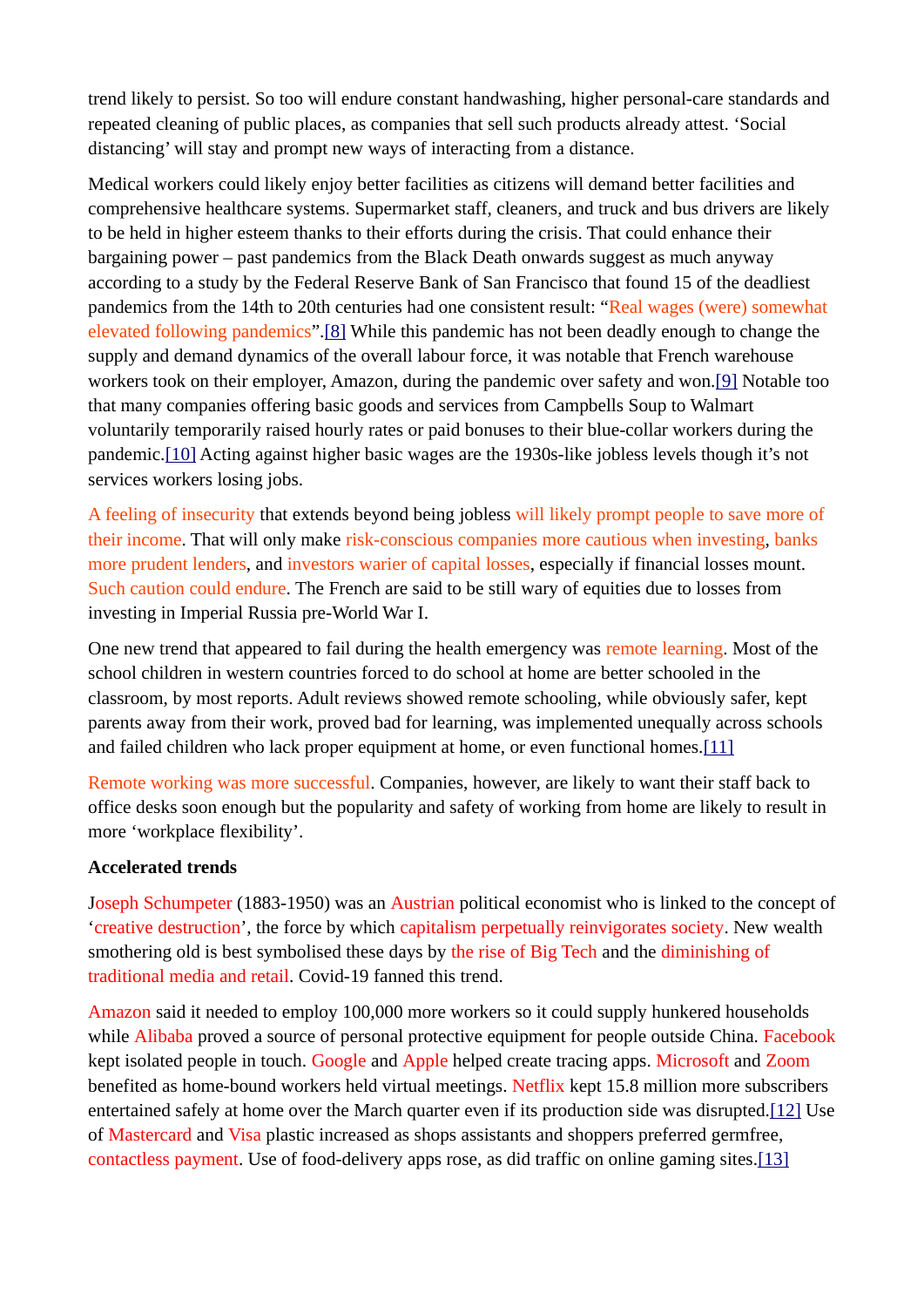Not everything, however, went tech's way. Fear of contagion along with restrictions battered 'sharing' tech companies such as Airbnb (that laid off 25% of staff in May), Lyft (17% of staff gone), Uber (14%) and WeWork[.\[14\]](https://www.magellangroup.com.au/insights/the-psychological-effects-of-the-pandemic-are-likely-already-huge/#_ftn14) Amazon said it would need to spend US\$4 billion more in the June quarter to keep workers safe.

But even as tech faced some setbacks, the victims of its rise suffered more. Traditional retail was savaged by mandatory and voluntary lockdowns. 'Preppy' brand J Crew in May became the first national retailer in the US to file for bankruptcy and few would be surprised if the virus didn't claim many more[.\[15\]](https://www.magellangroup.com.au/insights/the-psychological-effects-of-the-pandemic-are-likely-already-huge/#_ftn15) Traditional media faces an existential threat from a plunge in advertising even as reader and viewer numbers soared during the pandemic.[\[16\]](https://www.magellangroup.com.au/insights/the-psychological-effects-of-the-pandemic-are-likely-already-huge/#_ftn16) Has the media's tendency to alarmism ever backfired so much on the mainstream media's business model?

In 1961, Roger Maris scored 61 homes runs in a season to beat Babe Ruth's record of 60 set in 1927. But Maris had taken 162 games to achieve his feat whereas Ruth only took 154. Baseball's solution to ensure Ruth was still hailed the best?[\[17\]](https://www.magellangroup.com.au/insights/the-psychological-effects-of-the-pandemic-are-likely-already-huge/#_ftn17) An asterisk to highlight Maris had played more games, a symbol that over time in popular culture came to mean fake. Hence the significance of the asterisk placed in April next to China's virus statistics by Dr Deborah Birx, the response coordinator for the White House Coronavirus Task Force.[\[18\]](https://www.magellangroup.com.au/insights/the-psychological-effects-of-the-pandemic-are-likely-already-huge/#_ftn18)

"China\*" was just one deterioration in the China-US relationship that could well prove the most significant accelerated trend from covid-19. Psychological effects played a role. The US needed someone to blame for covid-19's harm and much of the US Midwest sees the virus as China's third blow – the first occurred when China stole manufacturing jobs; the second when the China-made synthetic opioid fentanyl caused widespread addiction and death. Pew Research Center polling released in April showed 66% of Americans view China 'unfavourably', the highest since the survey began 15 years ago[.\[19\]](https://www.magellangroup.com.au/insights/the-psychological-effects-of-the-pandemic-are-likely-already-huge/#_ftn19)

#### **Busted trends**

Carnival Corp, the world's biggest operator of cruise ships, in March was so desperate for cash it was negotiating with hedge funds for loans with punishing interest rates. Happily for Carnival, the Federal Reserve launched a bond-buying program for companies with 'junk' debt ratings that helped Carnival sell US\$6 billion of bonds at much lower rates than the hedge funds were demanding[.\[20\]](https://www.magellangroup.com.au/insights/the-psychological-effects-of-the-pandemic-are-likely-already-huge/#_ftn20) But that's about the only luck Carnival and other cruise-ship operators enjoyed during the health crisis. Ocean cruising suffered what looked like near-fatal reputational blows as the coronavirus spread through their passengers though the industry says it will survive.

Airlines – and the travel and tourism industries more generally – are facing as big a challenge due to travel fears and curbs. Just in the UK early into the crisis, British Airways slashed staff, Flybe folded and Virgin Atlantic sought a bailout. The loss of competition can only mean higher fares. Entering countries could become harder, or at least slower, if health checks and certificates are required. Tougher times are coming for business models that rely on crowds, from crammed food halls to crowded sports stadiums.

Another virus victim appears to be US exceptionalism, an idea that took hold from the 19th century. As the polarised country suffered the most covid-19 infections and deaths, images of struggling hospitals, nurses forced to wear garbage bags for protection, overwhelmed undertakers, 1930s-like unemployment queues, endless lines at 'food banks' and Wendy's hamburgers without meat undermined American confidence in their society's resilience and highlighted its political dysfunction. The images reinforced the world's decision not to look to the US for leadership –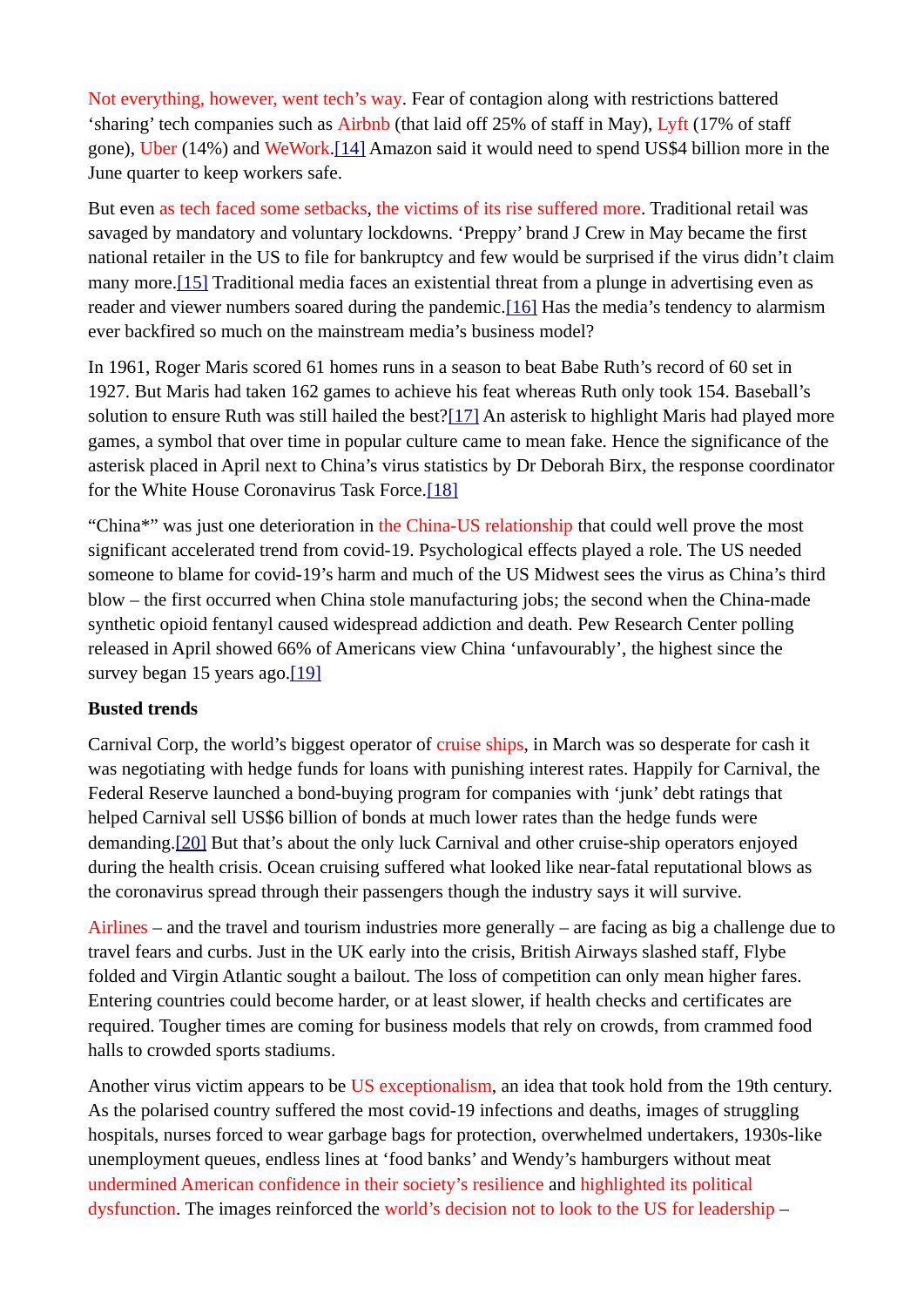though the Fed provided financial steerage and the US dollar reinforced its reserve status. In contrast, the competent response of Asia's Tiger economies, especially Taiwan, earned the west's respect.

## **Possible trends**

In 1986, US then-president Ronald Reagan uttered what well might be his most famous statement: "The nine most terrifying words in the English language are: I'm from the government and I'm here to help". If he were alive, Reagan wouldn't have said that during the pandemic. Political leaders enjoyed favourable polling as governments seized control of societies to stem the virus's spread. The left-leaning Australia Institute released research in May that showed that around the world government is the only institution people trusted to lead the world past the crisis.[\[21\]](https://www.magellangroup.com.au/insights/the-psychological-effects-of-the-pandemic-are-likely-already-huge/#_ftn21) Time will tell how long that confidence lasts, especially when a bigger public sector signals higher taxes. The arguments between state interventionists and free marketeers are only starting. The winner will vary across countries.

While turning to the state for succour, many people willingly conceded their data privacy to help society fight the virus. Another issue to be settled is whether or not concerns about the surveillance state will diminish such trust come more normal times. Arguments about the state's role could expand to include the emergency powers that people seemed unaware governments held. Greater demands for change as people argue over inequality and paying off debt could radicalise politics, the more so if the young feel they are society's biggest losers.

Some people see the plague as proof of abuse of the environment. While fear of the virus prompted the world to respond largely in unison, only time will tell if a battered world can marshal a unified response to fight climate change, a threat that, even in the form of bushfires, lacks the psychological menace of a highly infectious lethal virus.

One common official response to this invisible 'foreign' threat was to tighten or close borders and halt immigration as the US did in April.<sup>[22]</sup> At the same time, many of these non-citizens are risking their lives in hospitals, sanitising public spaces, delivering essential supplies and providing aged care. Public support for large intakes of legal immigrants could go either way in time, though economic arguments will probably hold more sway than the virus's psychological effects.

Other changes to be worked out over time include whether the private car will enjoy a resurgence because it was a safer way to travel compared with public transport during the crisis. In the same vein, might people shun the high-density inner-city suburbs of cities where the virus roamed more freely?

During the debate surrounding the UK vote to leave the EU in 2016, a penetrating comment was when (the now) Minister for the Cabinet Office Michael Gove dismissed Brexit apocalypse warnings by saying people "have had enough of experts".[\[23\]](https://www.magellangroup.com.au/insights/the-psychological-effects-of-the-pandemic-are-likely-already-huge/#_ftn23) Perhaps they had then but the coronavirus has restored respect for qualified people (including those in government). An open question is whether respect for experts lasts. As ever, the question of which experts to trust will reemerge. Even when experts act in unison they might be ignored if populists exploit economic troubles. A bunch of economists who tried to prevent the Great Depression 90 years ago could attest to that.

# **By Michael Collins, Investment Specialist**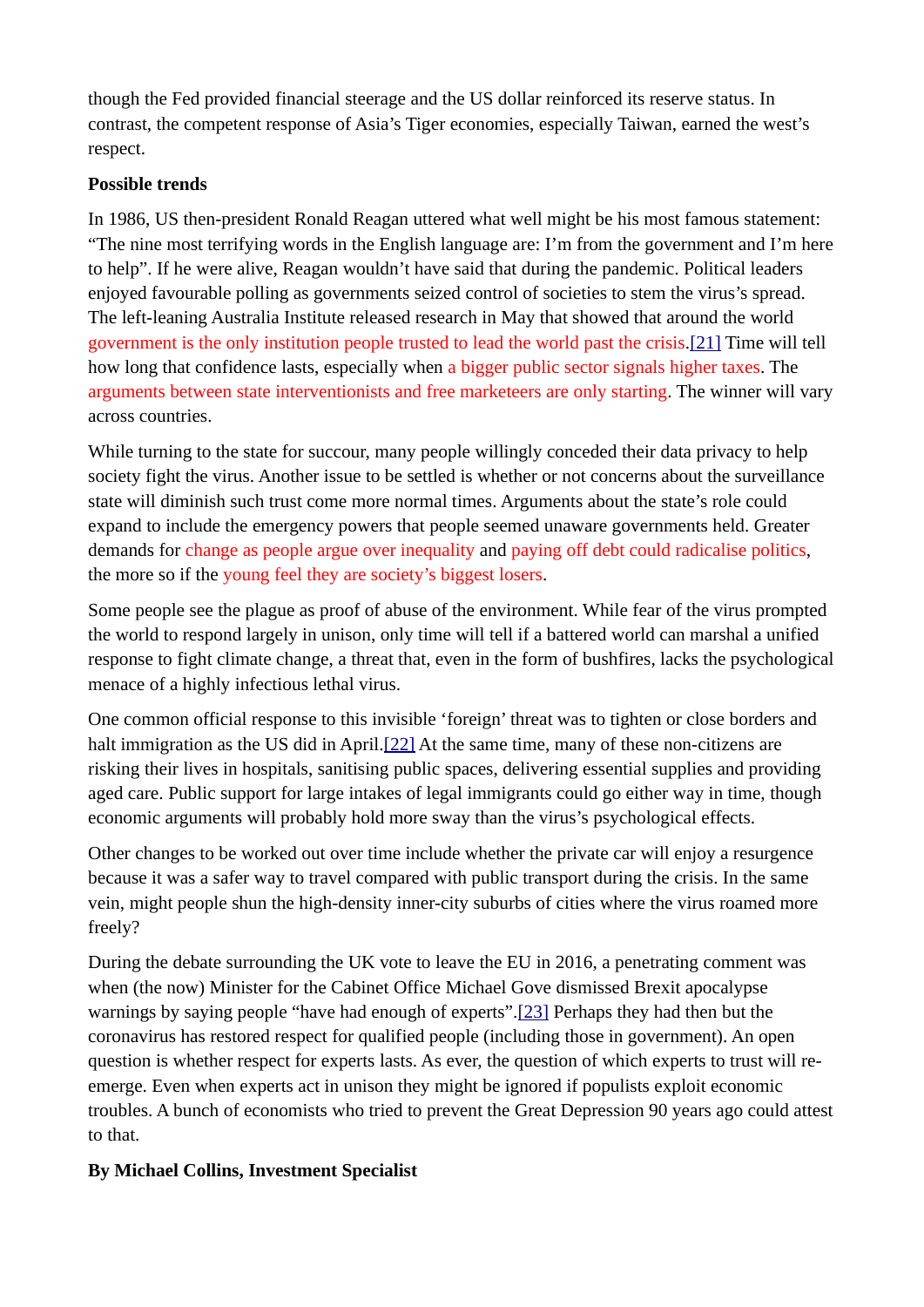[\[1\]](https://www.magellangroup.com.au/insights/the-psychological-effects-of-the-pandemic-are-likely-already-huge/#_ftnref1) The New York Times. '1,028 economists ask Hoover to veto pending trade bill.' 5 May 1930. The bill was the US Tariff Act of 1930, which is better known as Smoot-Hawley after its sponsors. timesmachine.nytimes.com/timesmachine/1930/05/05/96118183.html?pageNumber=1

[\[2\]](https://www.magellangroup.com.au/insights/the-psychological-effects-of-the-pandemic-are-likely-already-huge/#_ftnref2) See The Blog of Herbert Hoover Library and Museum. 'The Smoot-Hawley Tariff of 1930.' hoover.blogs.archives.gov/2018/03/14/the-smoot-hawley-tariff-of-1930/

[\[3\]](https://www.magellangroup.com.au/insights/the-psychological-effects-of-the-pandemic-are-likely-already-huge/#_ftnref3) See Foreign Affairs. 'Will the coronavirus end globalization as we know it.' 16 March 2020. foreignaffairs.com/articles/2020-03-16/will-coronavirus-end-globalization-we-know-it? utm\_medium=newsletters&utm\_source=weekend\_read&utm\_content=20200425&utm\_campaign= FA\_WEEKEND\_042520%20Will%20the%20Coronavirus%20End%20Globalization%20as%20We %20Know%20It?&utm\_term=FA%20Weekend%20Read-012320

[\[4\]](https://www.magellangroup.com.au/insights/the-psychological-effects-of-the-pandemic-are-likely-already-huge/#_ftnref4) See Didier Saint Georges, a member of the investment committee at Carmignac, a French asset manager. 'Post corona growth should be more robust but less optimal.' Financial Times. 27 April 2020.

[\[5\]](https://www.magellangroup.com.au/insights/the-psychological-effects-of-the-pandemic-are-likely-already-huge/#_ftnref5) See Robert Samuelson. 'We should know by now that progress isn't guaranteed – and often backfires.' 27 April 2020. washingtonpost.com/opinions/we-should-know-by-now-that-progressisnt-guaranteed--and-often-backfires/2020/04/26/cc74a062-863a-11ea-a3ebe9fc93160703\_story.html

[\[6\]](https://www.magellangroup.com.au/insights/the-psychological-effects-of-the-pandemic-are-likely-already-huge/#_ftnref6) See Zipnosis. 'Health tech to the rescue. Combatting covid-19 with virtual care and predictive analytics.' 1 May 2020. zipnosis.com/news/health-tech-to-the-rescue-combatting-covid-19-withvirtual-care/

[\[7\]](https://www.magellangroup.com.au/insights/the-psychological-effects-of-the-pandemic-are-likely-already-huge/#_ftnref7) See The Wall Street Journal. 'The doctor will Zoom you now.' 26 April 2020. wsj.com/articles/the-doctor-will-zoom-you-now-11587935588?mod=opinion\_lead\_pos1

[\[8\]](https://www.magellangroup.com.au/insights/the-psychological-effects-of-the-pandemic-are-likely-already-huge/#_ftnref8) Òscar Jordà, Sanjay Singh and Alan Taylor. The Federal Reserve Bank of San Francisco. 'Longer-run economic consequences of pandemics.' March 2020. ssingh.ucdavis.edu/uploads/1/2/3/2/123250431/pandemics\_jst\_mar2020\_.pdf

[\[9\]](https://www.magellangroup.com.au/insights/the-psychological-effects-of-the-pandemic-are-likely-already-huge/#_ftnref9) See The New York Times. 'How French workers took on Amazon in the middle of a pandemic and won.' 29 April 2020. nytimes.com/2020/04/29/opinion/amazon-france-coronavirus.html? action=click&module=Opinion&pgtype=Homepage

[\[10\]](https://www.magellangroup.com.au/insights/the-psychological-effects-of-the-pandemic-are-likely-already-huge/#_ftnref10) See The Wall Street Journal. 'More companies offer employees bonuses, extra pay'. 24 May 2020. wsj.com/livecoverage/coronavirus/card/tYa4baf1Q4MuTHfWPnZa?mod=article\_inline

[\[11\]](https://www.magellangroup.com.au/insights/the-psychological-effects-of-the-pandemic-are-likely-already-huge/#_ftnref11) See The Economist. 'Closing schools for covid-19 does lifelong harm and widens inequality.' 30 April 2020. economist.com/international/2020/04/30/closing-schools-for-covid-19-does-lifelongharm-and-widens-inequality

[\[12\]](https://www.magellangroup.com.au/insights/the-psychological-effects-of-the-pandemic-are-likely-already-huge/#_ftnref12) See The Economist. 'Netflix will remain a blockbuster hit beyond the covid-19 era.' 23 April 2020 edition. economist.com/business/2020/04/23/netflix-will-remain-a-blockbuster-hit-beyondthe-covid-19-era?cid1=cust/ednew/n/bl/n/2020/04/23n/owned/n/n/nwl/n/n/AP/458000/n

[\[13\]](https://www.magellangroup.com.au/insights/the-psychological-effects-of-the-pandemic-are-likely-already-huge/#_ftnref13) See the 'real-time spending tracker' developed for Australia by analytics firm AlphaBeta, which is part of Accenture, and the credit bureau illion. Food delivery for the week April 13 to 19 was 192% than its pre-pandemic norm while online gambling was 71% higher. To see the tracker,